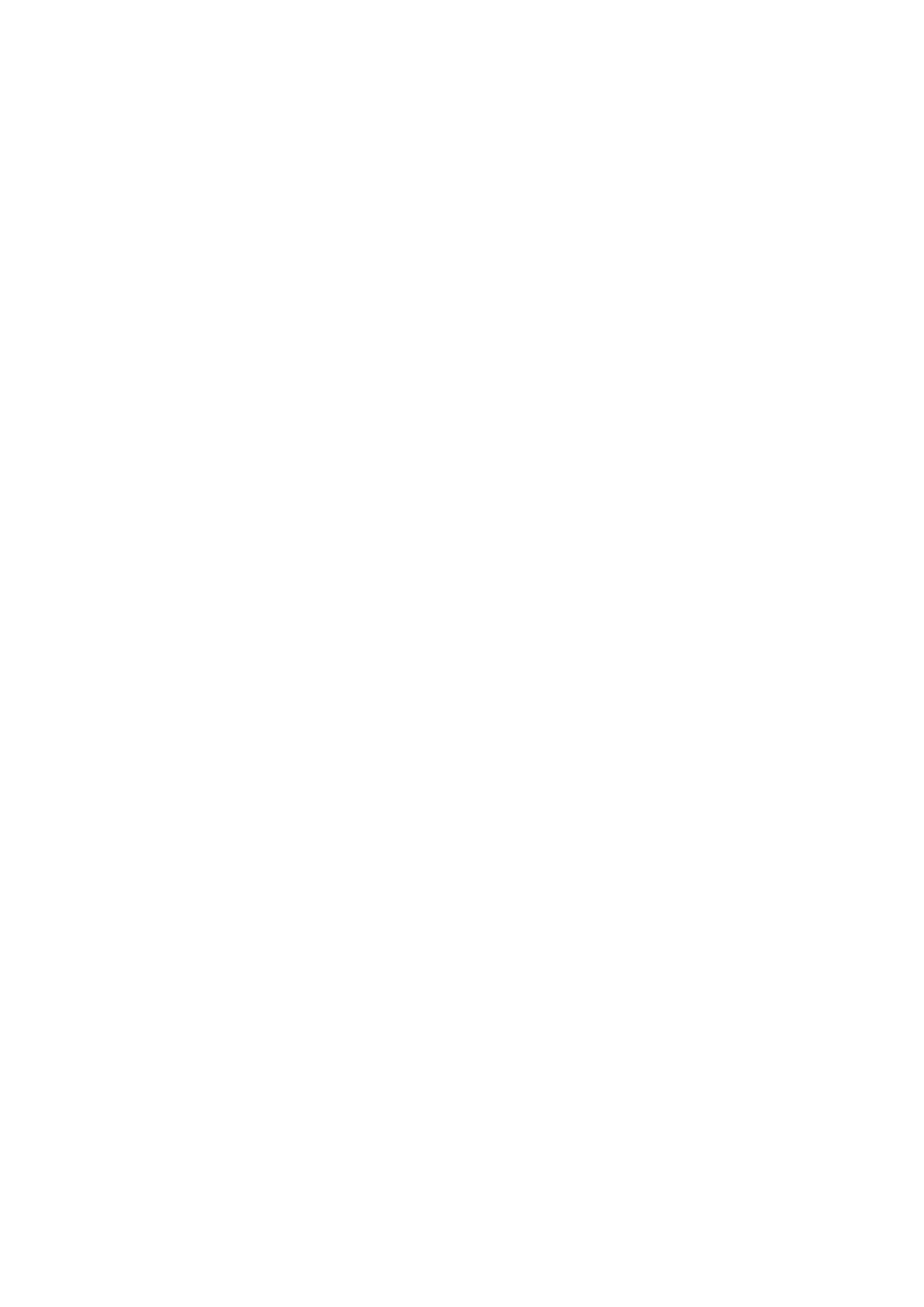# **Nordic Gender & Media Forum – A Nordicom project**

**The Nordic Gender & Media Forum** is about creating a platform for discussion of gender equality in the media. The media can hinder or hasten progress towards gender equality. Worldwide, only 24 percent of news subjects are women. In Europe, only one in 10 box office films is directed by a woman, while in advertising and computer games there is an abundance of gender stereotypes.

The project can be seen as a regional follow-up to the 1995 Beijing Platform for Action, when all UN member states agreed on the need to increase participation of women in the media and to work against stereotypes. The Nordic Gender & Media Forum is collecting gender-based statistics on the Nordic media industry (film, journalism, advertising and computer games), and will present them for discussion at various seminars during the spring of 2014 and at a conference on good practice in Bergen on May 7. Examples of good practice from Nordic countries will also be brought together in a publication.

**Target Groups:** The Nordic Gender & Media Forum aims to bring together business, researchers, activists and stakeholders within the media sector in the Nordic countries and elsewhere.

The Forum is financed by the Nordic Council of Ministers and run by Nordicom at the University of Gothenburg.

Nordicom is a knowledge centre for media and communications research, a collaboration between the five countries of the Nordic region – Denmark, Finland, Iceland, Norway and Sweden. Nordicom operates under the auspices of the Nordic Council of Ministers.

Nordicom's work is focused on three areas:

- Media and communications research findings in the Nordic countries
- Trends and developments in the media sectors in the Nordic countries
- Research on children, youth and the media worldwide

www.nordicgenderandmediaforum.se www.nordicom.gu.se

#### SEMINAR Jan 29 2014, 1 pm

#### **Göteborg International Film Festival: Gender Balance in the Nordic Film Industry**

In 1995, all UN countries agreed on the need to increase the participation of women in the media and work against stereotypes. In Europe, however, still only one in 10 box office films is directed by a woman. The Nordic countries appear to be doing better – or are they? This seminar presents statistics on gender equality in the Nordic film industry, compiled by Nordicom, with comment from the European Women's Audiovisual Network, researchers and industry. Participants: Ulrika Facht, media analyst, Nordicom, University of Gothenburg; Annika Hellström, Dorisfilm, Sweden; Francine Raveney, Director, European Women's Audiovisual Network (EWA) Network; Terese Martinsson, Bachelor student, Cultural Studies, University of Gothenburg; Maria Edström, Nordicom, University of Gothenburg.

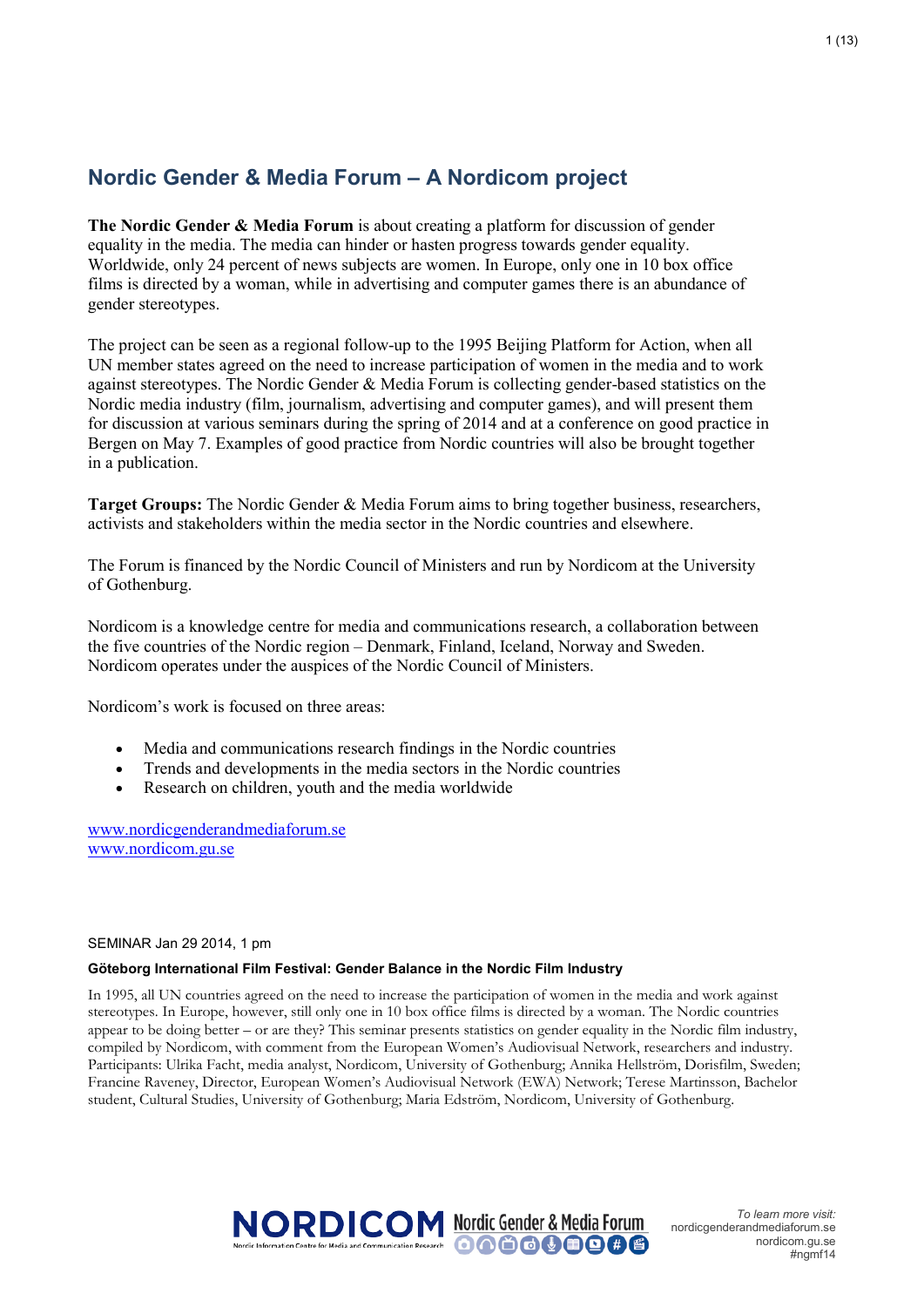## **Publicly available statistics on women in domestic films and film production in the Nordic countries**

|                                                                                                                     | <b>Denmark</b> | Finland                                    | Iceland                    | Norway         | Sweden                                                 |  |  |  |
|---------------------------------------------------------------------------------------------------------------------|----------------|--------------------------------------------|----------------------------|----------------|--------------------------------------------------------|--|--|--|
| 1. Employment in the AV-sector                                                                                      | $\cdots$       | X                                          | $\cdots$                   | $\cdots$       | $\mathsf{x}$                                           |  |  |  |
| 2. Cinema attendance in the Nordic countries                                                                        |                |                                            |                            |                |                                                        |  |  |  |
| Cinema attendance per capita<br>2001-2011, total                                                                    | X              | X                                          | X                          | x              | X                                                      |  |  |  |
| Monthly cinema visits 1996-2012 by<br>gender (%)                                                                    | $\ddotsc$      | $\ldots$                                   | $\cdots$                   | x              | $\boldsymbol{\mathsf{x}}$                              |  |  |  |
| 3. Female and male share (director, scriptwriter, producer) of feature films in Nordic countries                    |                |                                            |                            |                |                                                        |  |  |  |
| Fiction films, more than one year -<br>key positions                                                                | $\cdots$       | x incl<br>document-<br>taries<br>2010-2012 | X<br>director<br>1977-2012 | x<br>2007-2012 | 2000-2005<br>(aggregated)<br>2006-2012<br>(aggregated) |  |  |  |
| 4. Female and male share of domestic feature film premieres, all films                                              |                |                                            |                            |                |                                                        |  |  |  |
| Fiction films, 2012 - key positions,<br>female share of total and of films<br>supported by national film institutes | $\cdots$       | $\cdots$                                   | $\cdots$                   | X              | $\mathsf{x}$                                           |  |  |  |
| 5. Female and male share of film productions supported by national film institutes                                  |                |                                            |                            |                |                                                        |  |  |  |
| Distribution of support – share of<br>key positions                                                                 | $\cdots$       | x<br>2011-2012                             | .                          | x<br>2008-2012 | X<br>2008-2012,<br>Total 2006-2012<br>(aggregated)     |  |  |  |
| Distribution of support by film type<br>(fiction/non-fiction/length)                                                | .              | $\ddotsc$                                  | $\cdots$                   | X<br>2007-2012 | X<br>2011-2012                                         |  |  |  |
| 6. Five most popular domestic cinema films in 2012 (based on cinema admissions)                                     |                |                                            |                            |                |                                                        |  |  |  |
| Overview: Most popular domestic<br>cinema films 2012 - female director                                              | X              | x                                          | X                          | x              | X                                                      |  |  |  |
|                                                                                                                     |                |                                            |                            |                |                                                        |  |  |  |

#### **7. Female and male share of leading roles and key positions in Nordic film 2012**

| Fiction premiere films $2012 -$<br>leading roles, director, producer,<br>scriptwriter |  |  |  |
|---------------------------------------------------------------------------------------|--|--|--|

…Data missing, not found or not public.

Aggregated = Data refer to a period, not to a single year.

Jan 27, 2014



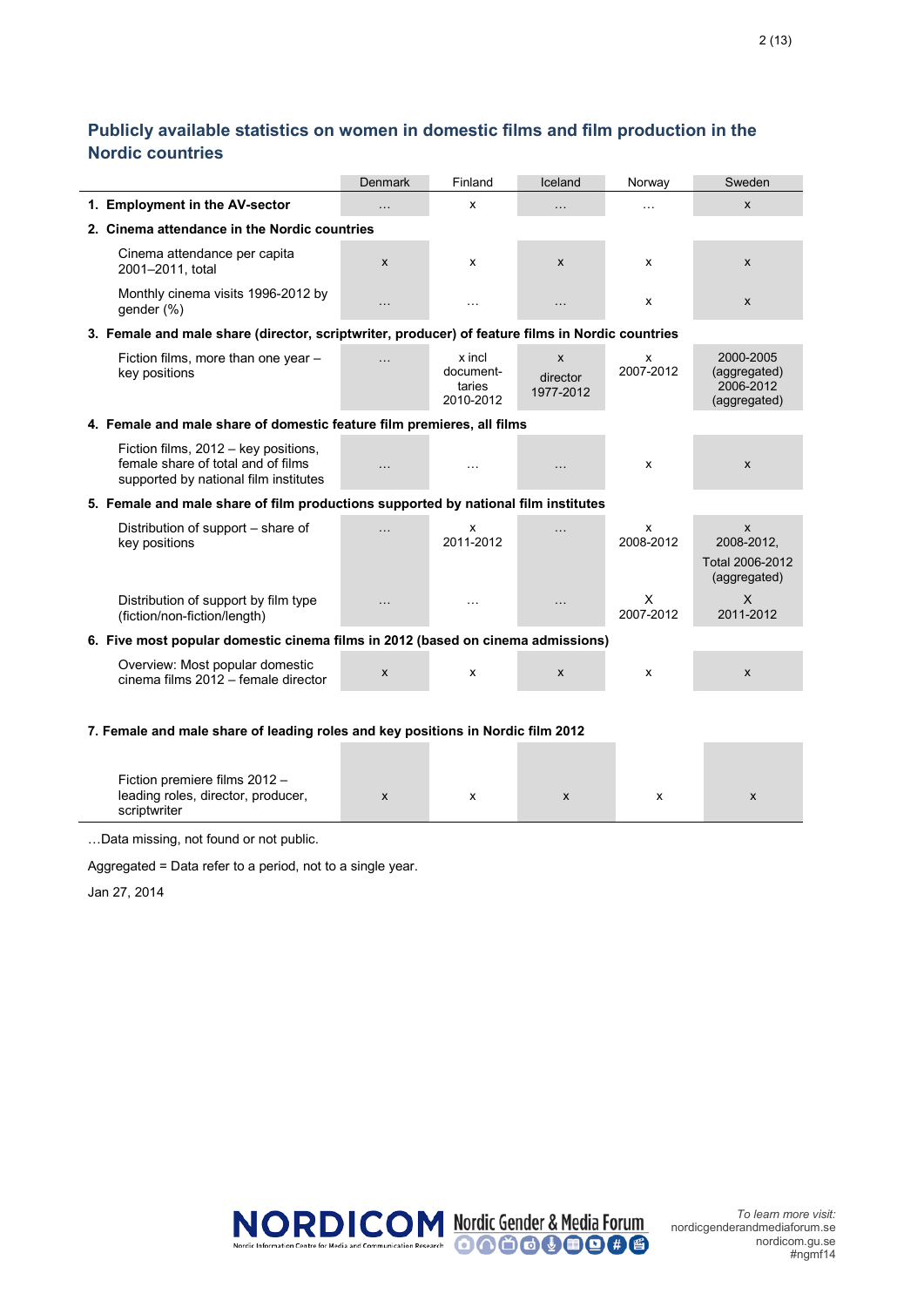#### **Information about the data**

Gender equality means that women and men have equal opportunities to shape society and their own lives. To quote Statistics Sweden: *"Gender equality is one of the cornerstones of equality,"* where equality is a wider concept including ethnicity, religion and social class. In quantitative terms, gender equality implies an equal distribution of women and men. If a group or data consist of more than 60 per cent of one sex, that data is dominated by that sex. (Statistics Sweden, *Women and men in Sweden*).

Regarding data from national film institutes, it is important to note that each country is different, with each reporting institute having its own agreement with its film sector on what data are to be reported and with what aims. The country data are therefore often not directly comparable. Where one country presents a time series, another will only have data for a separate year, or one country mixes fiction film with documentary while another does not, and so forth.

Data on monthly visits to the cinema in Norway and Sweden are based on Media Barometer surveys in Norway and Sweden. The surveys are similar in that they are based on random samples of the population interviewed via telephone. The surveys both ask about daily use of different media, weekly use of some media, and also monthly and annual use.

Statistics Norway is the agency responsible for the Norwegian Media Barometer: www.ssb.no/en/kulturog-fritid/statistikker/medie. In 2012, it conducted 1,996 interviews (response rate 59%). Nordicom (Sweden) conducts the Swedish Media Barometer: www.nordicom.gu.se. In 2012 4,745 interviews were conducted (response rate 65%). The number of interviews has increased within both surveys since 1995, when in Sweden 2,370 people were interviewed.

Information on employment comes from Statistics Sweden and Statistics Finland, the national statistical bureaus. The data are based on tax and business registers. For more on the employment statistics, see:

*Finland:* www.stat.fi/meta/til/tyokay\_en.html

*Sweden:* www.scb.se/en\_/Finding-statistics/Statistics-by-subject-area/Labour-market/Employment-andworking-hours/Labour-statistics-based-on-administrative-sources/

Data on key positions are based on national film institutes' own collections and compilations, but in the Nordic countries these data are compiled according to similar guidelines. The key positions in film production – director, producer and scriptwriter – are each counted as one per film. So if more than one man are the scriptwriters of a film, this is counted as one male, and similarly if the scriptwriters are women. If the scriptwriters are one man and one woman, this is counted as 0.5 male and 0.5 female. The total sum of all scriptwriters (male and female) is therefore the total number of films included in the study.

The work by Terese Martinsson on new films and lead roles in 2012 has been coded according to a system similar to those used by national film institutes or funds.

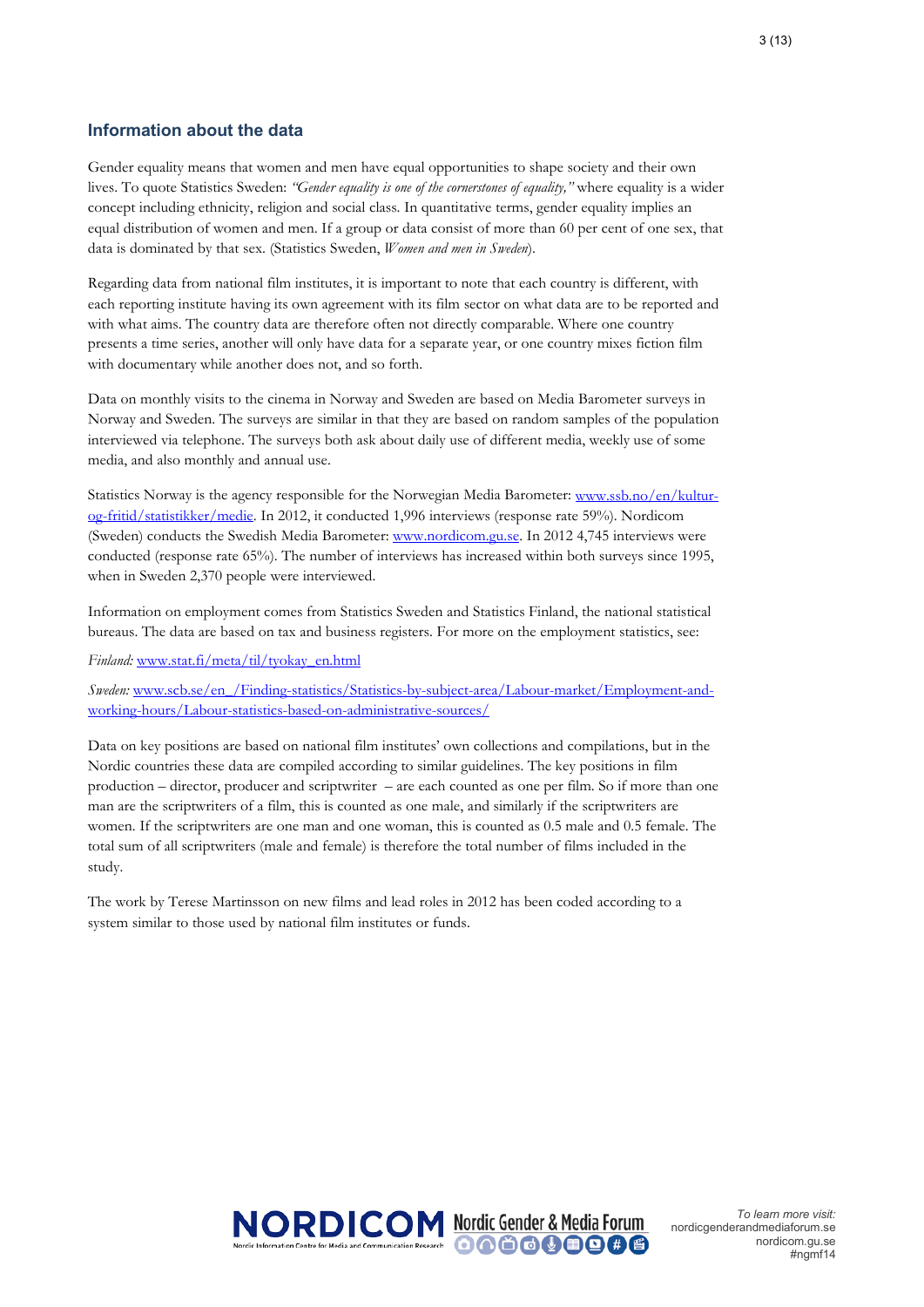#### **1. Employment in media – The audiovisual sector**

#### **FINLAND 2011**



Note: The five digit code refers to NACE (The Statistical Classification of Economic Activities in the European Community). NACE is a European industry standard classification system also used by the national statistical institutes in the EU. The first four digits of the code, which is the first four levels of the classification system, are the same in all European countries. The fifth digit might vary from country to country and further digits are sometimes placed by suppliers of databases.

Source: Statistics Finland (processed), employment statistics. Description of the statistics: www.stat.fi/meta/til/tyokay\_en.html

#### **SWEDEN 2011**



Note: The five digit code refers to NACE (The Statistical Classification of Economic Activities in the European Community). NACE is a European industry standard classification system also used by the national statistical institutes in the EU. The first four digits of the code, which is the first four levels of the classification system, are the same in all European countries. The fifth digit might vary from country to country and further digits are sometimes placed by suppliers of databases.

Source: Statistics Sweden (processed), employment statistics. Description of the statistics: www.scb.se/en /Finding-statistics/Statisticsby-subject-area/Labour-market/Employment-and-working-hours/Labour-statistics-based-on-administrative-sources/

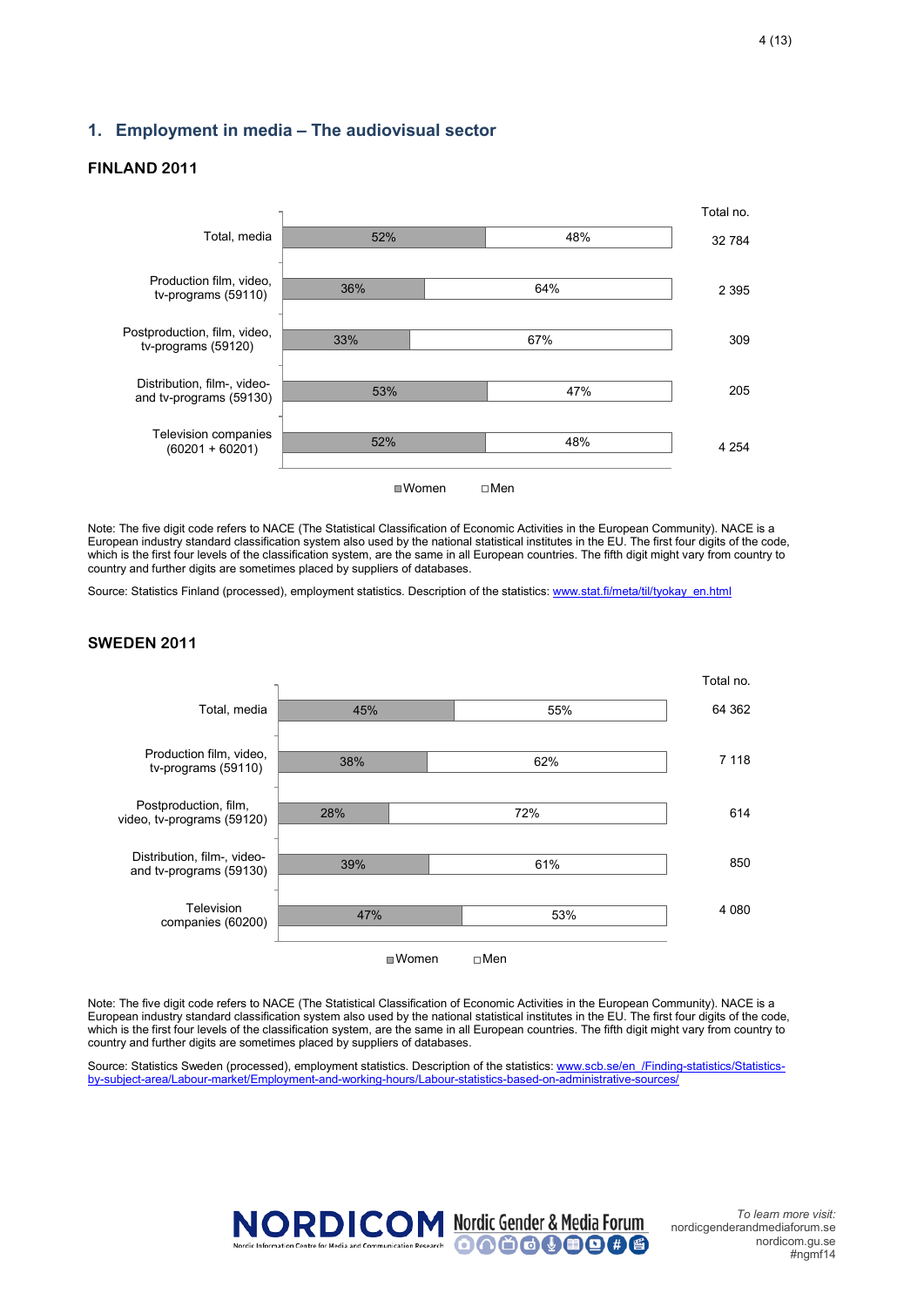#### **2. Cinema attendance in the Nordic countries**

| Year | Denmark | Finland | Iceland | Norway | Sweden |
|------|---------|---------|---------|--------|--------|
| 2001 | 2,2     | 1,3     | 5,3     | 2,8    | 2,0    |
| 2002 | 2,4     | 1,5     | 5,6     | 2,6    | 2,0    |
| 2003 | 2,3     | 1,5     | 5,0     | 2,9    | 2,0    |
| 2004 | 2,4     | 1,3     | 4,8     | 2,6    | 1,8    |
| 2005 | 2,2     | 1,2     | 4,6     | 2,4    | 1,6    |
| 2006 | 2,3     | 1,3     | 4,9     | 2,6    | 1,7    |
| 2007 | 2,2     | 1,2     | 4,7     | 2,3    | 1,6    |
| 2008 | 2,3     | 1,3     | 4,9     | 2,4    | 1,6    |
| 2009 | 2,4     | 1,2     | 5.2     | 2,6    | 1,9    |
| 2010 | 2,3     | 1,4     | 4.7     | 2,2    | 1,7    |
| 2011 | 2,2     | 1,3     | 4.7     | 2,3    | 1,7    |

#### **Average number of visits per capita and year 2001–2011**

Sources*:* Danish Film Institute (processed), Finnish Film Foundation, Statistics Iceland, FILM&KINO (Norway), Swedish Film Institute (processed), Nordicom.



Share of population 16–79 years**.** 

Sources: Statistics Norway's Media Barometer, medianorway.



Share of population 9–79 years**.** 

Source: Nordicom-Sweden's Media Barometer.



nordicgenderandmediaforum.se nordicom.gu.se #ngmf14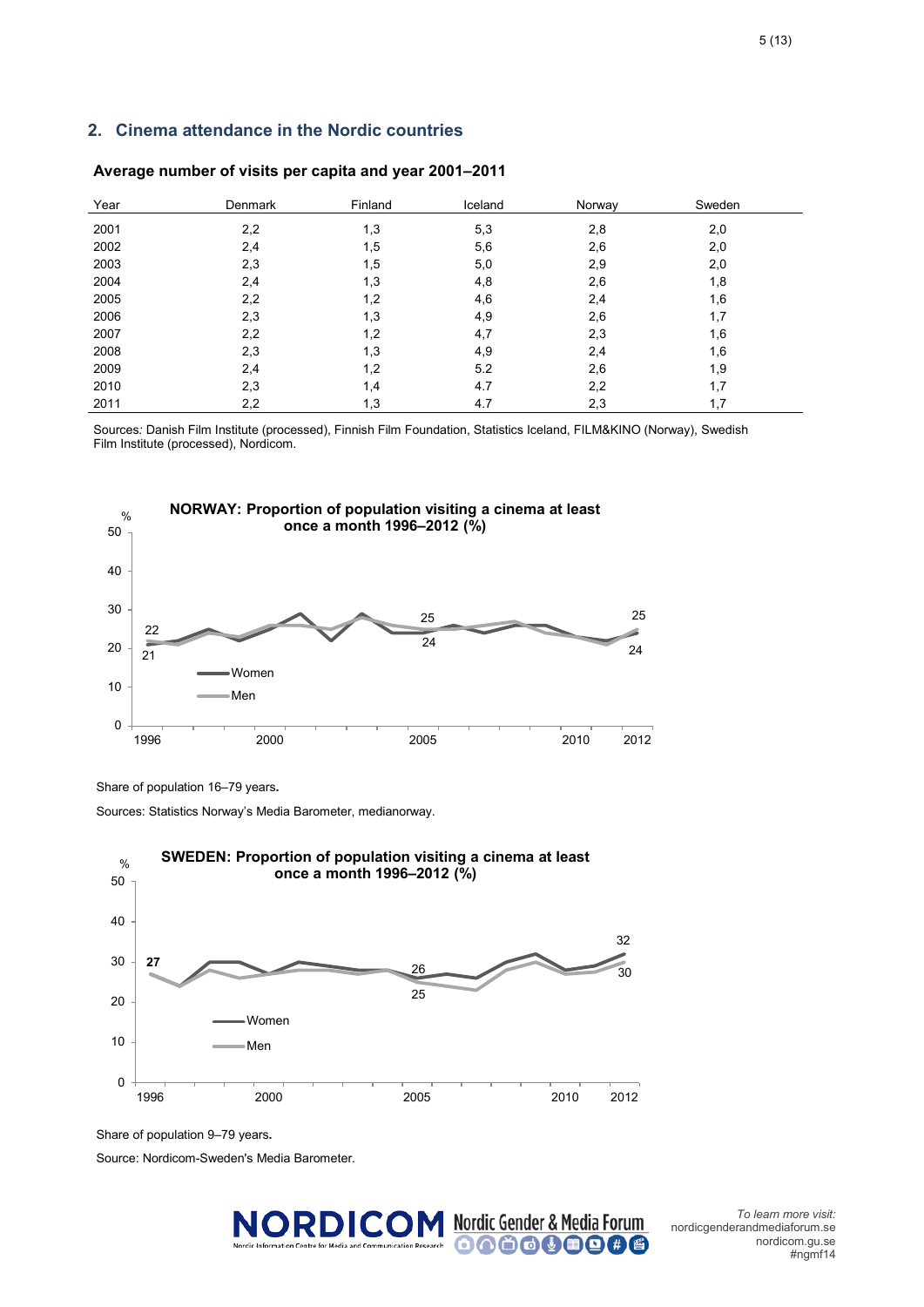### **3. Female and male share (director, scriptwriter, producer) of feature films in Nordic countries**



# **FINLAND: Female and male share of domestic premiere films, incl documentaries**

Source: Finnish Film Foundation, www.ses.fi.



Source: Norwegian Film Institute, www.nfi.no.

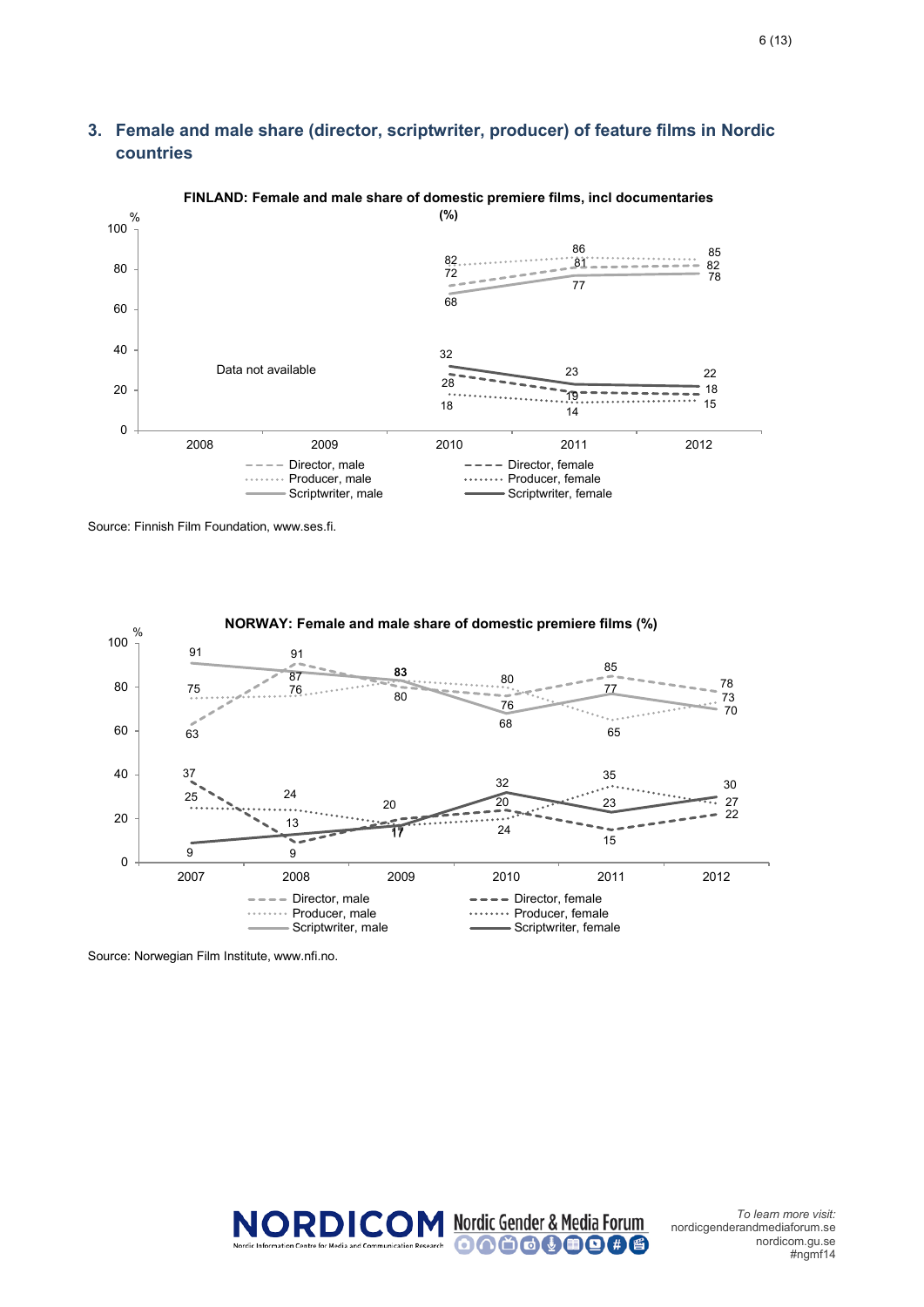### **3. Female and male share (director, scriptwriter, producer) of feature films in Nordic countries**



% **SWEDEN: Female and male share of domestic feature premiere films (%)**

Source: Swedish Film Institute, www.sfi.se.



Note: Data refer to full length feature films.

Sources: Statistics Iceland (based on Icelandic Film Fund (Icelandic Films, www.iff.is, and Statistics Iceland), www.statice.is.

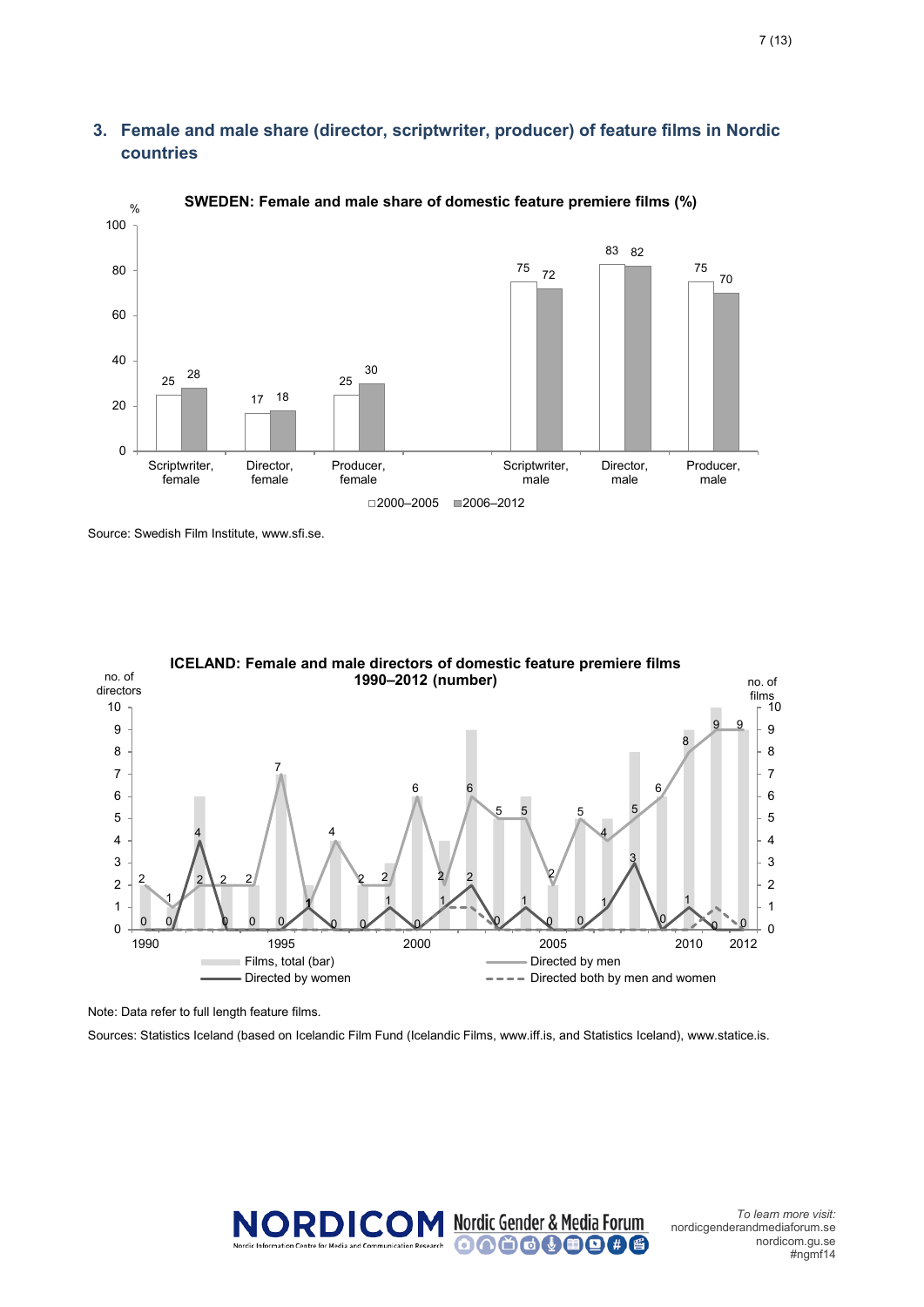#### **4. Female and male share of domestic feature film premieres**



#### **NORWAY: Female and male share of domestic feature premiere films 2012 (%)**

Source: Norwegian Film Institute www.nfi.no.



#### **SWEDEN: Female and male share of domestic feature premiere films 2012 (%)**

Source: Swedish Film Institute www.sfi.se



nordicgenderandmediaforum.se nordicom.gu.se #ngmf14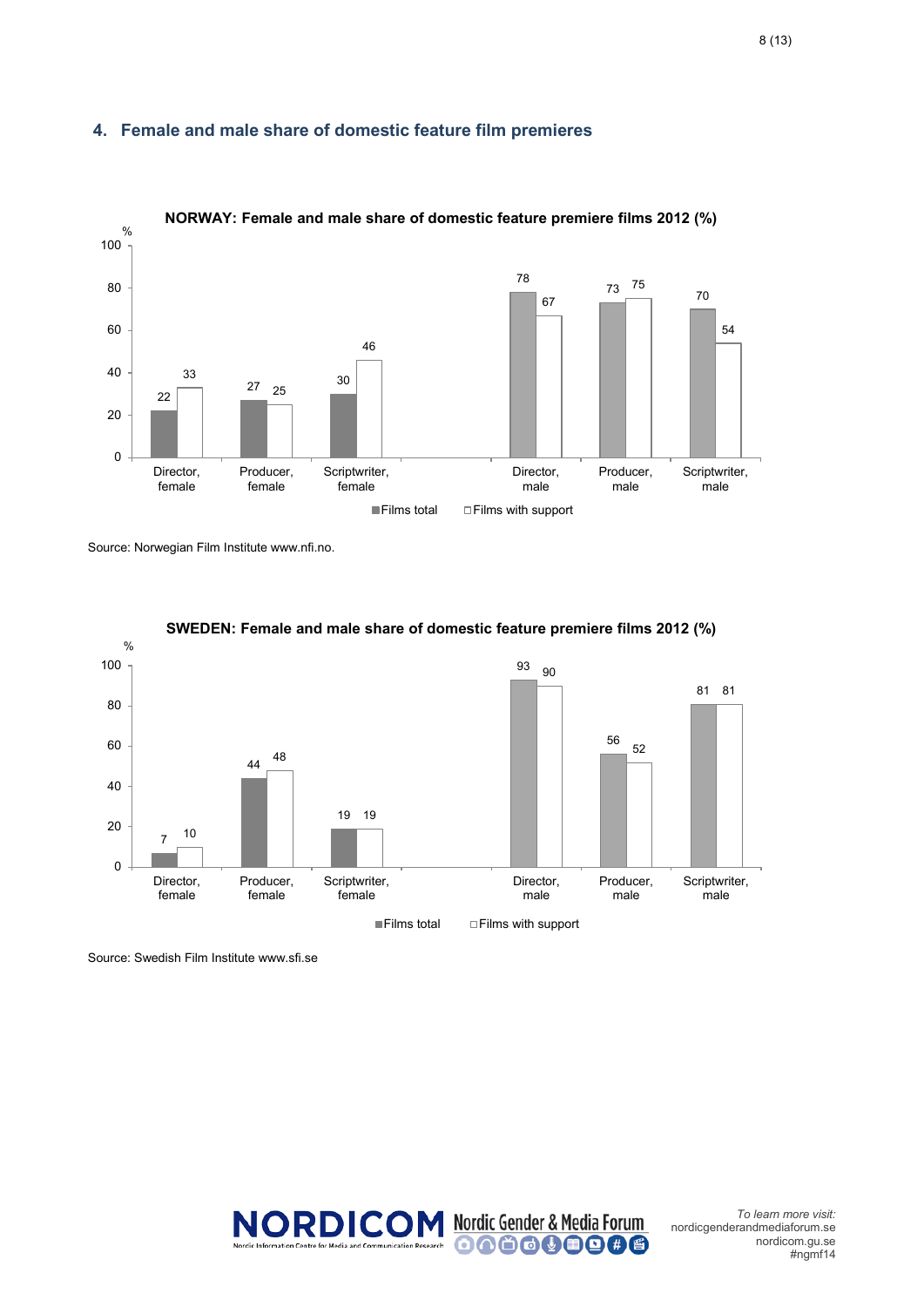#### **5. Female and male share of film production support**



# **FINLAND: Female and male share of production support applications**

Source: Finnish Film Foundation, www.ses.fi.



% **NORWAY: Female and male share of production support applications and** 

Source: Norwegian Film Institute www.nfi.no.

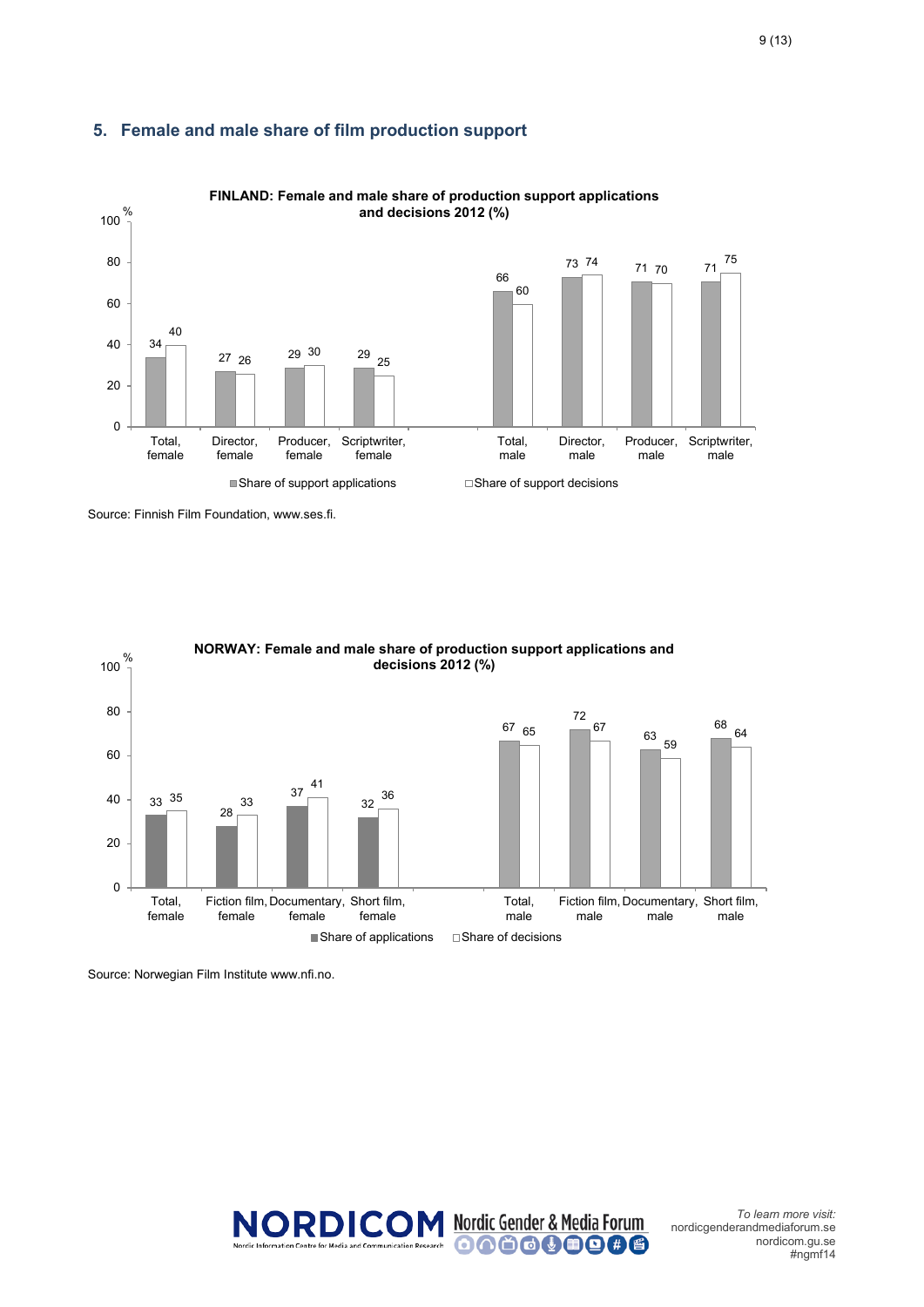



Source: Norwegian Film Institute www.nfi.no.



Source: Swedish Film Institute www.sfi.se

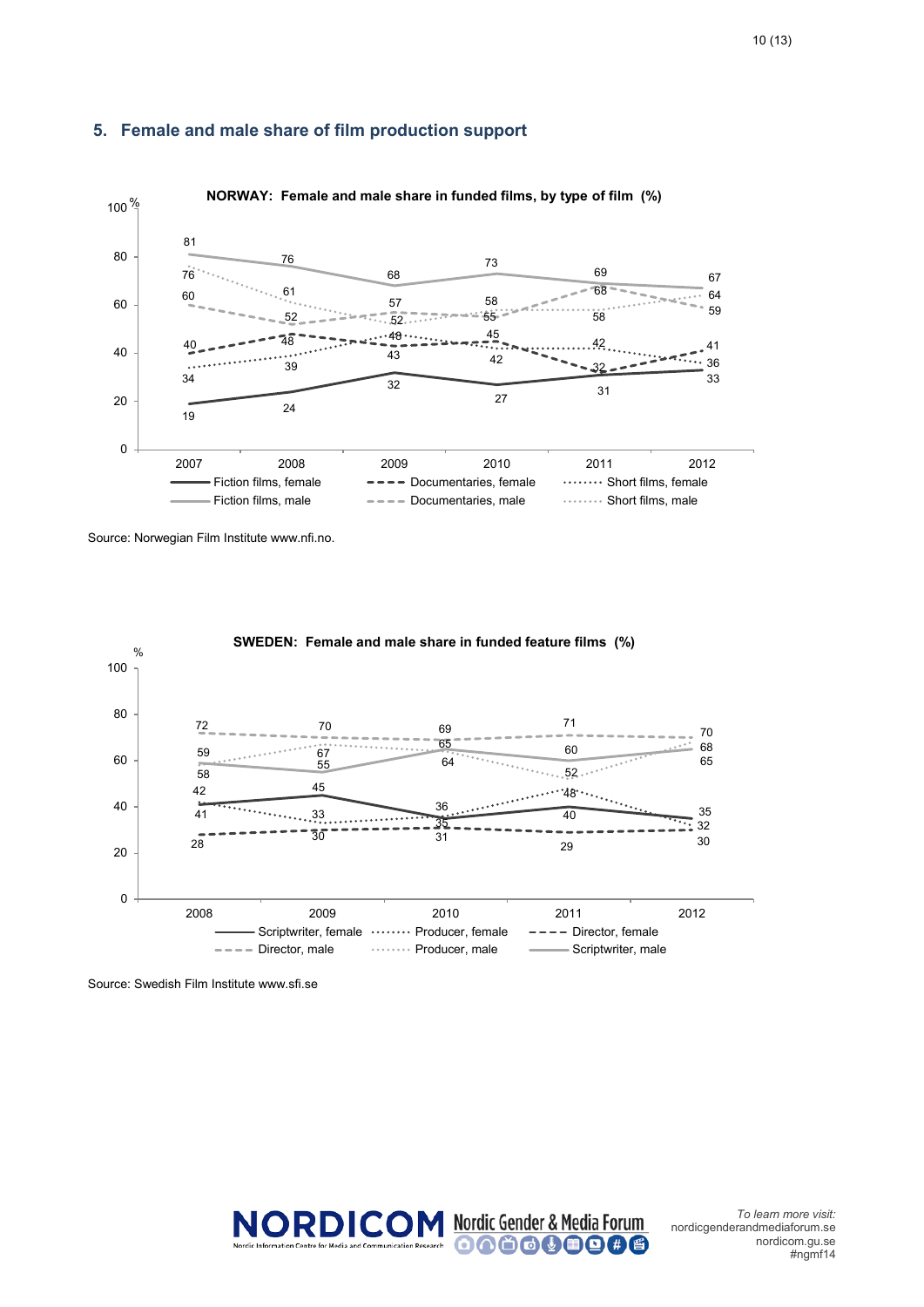|                |                                | Release date | Admissions | <b>Director</b> | Producer | <b>Scriptwriter</b> |
|----------------|--------------------------------|--------------|------------|-----------------|----------|---------------------|
|                | <b>DENMARK</b>                 |              |            |                 |          |                     |
| $\overline{c}$ | Hvidsten gruppen               | 01.03.12     | 753,994    | F               | M        | M                   |
| 3              | Den skaldede frisør            | 06.09.12     | 630,654    | F               | M        | M                   |
| 5              | En kongelig affære             | 29.03.12     | 514,305    | м               | F        | M                   |
| 6              | Far til fire $-$ til søs       | 04.10.12     | 402,589    | M               | M        | M                   |
| 10             | Min søsters børn alene hjemme  | 02.02.12     | 303,757    | M               | M        | M                   |
|                | <b>FINLAND</b>                 |              |            |                 |          |                     |
| 3              | Risto räppääjä ja Viileä Venla | 10.2.12      | 309,388    | F               | M        | F                   |
| 7              | Tie Pohjoiseen                 | 24.8.12      | 264,830    | M               | M        | M                   |
| 8              | <b>Puhdistus</b>               | 7.9.12       | 208,084    | M               | M        | M*                  |
| 12             | Iron sky                       | 6.4.12       | 181,327    | M               | M        | M*                  |
| 13             | Varasto                        | 30.12.11     | 180,349    | M               | M        | M                   |
|                | <b>NORWAY</b>                  |              |            |                 |          |                     |
| 1              | Kon-Tiki                       | 24.08.12     | 881,944    | M               | M        | M                   |
| 5              | Reisen til julestjernen        | 09.11.12     | 443,600    | M               | M        | F                   |
| 17             | Tina & Bettina - The Movie     | 07.09.12     | 188,407    | M               | M        | M                   |
| >30            | Kompani Orheim                 | 02.03.12     | 78,028     | M               | M        | M                   |

#### **6. Five most popular domestic cinema films in 2012 (based on cinema admissions)**

The 30th most visited film had 104 800 admissions.

#### **SWEDEN**

| 6  | Hamilton - I nationens intresse | 13.01.12 | 512.661 |   | M | M         |
|----|---------------------------------|----------|---------|---|---|-----------|
| 11 | En gång i Phuket                | 03.02.12 | 395.264 | м |   | M         |
| 15 | Snabba cash II                  | 17.08112 | 323.475 | М | M | <b>FM</b> |
| 19 | Cockpit                         | 13.07.12 | 272.632 | м |   | <b>FM</b> |
| 21 | Sune i Grekland - all inclusive | 25.12.12 | 266.907 | M | M | м         |
|    |                                 |          |         |   |   |           |

>30 Varg Veum -Kalde hjerter 30.03.12 68,581 M FM M

**TOTAL % F/M** 20/80 20/80 20/80

\* Male scriptwriter, based on a novel/original story by a woman.

F = Female FM = Female and male

Sources: Danish Film Institute, Finnish Film Foundation, Norwegian Film Institute, Swedish Film Institute, Imdb.com. Data missing for Iceland.

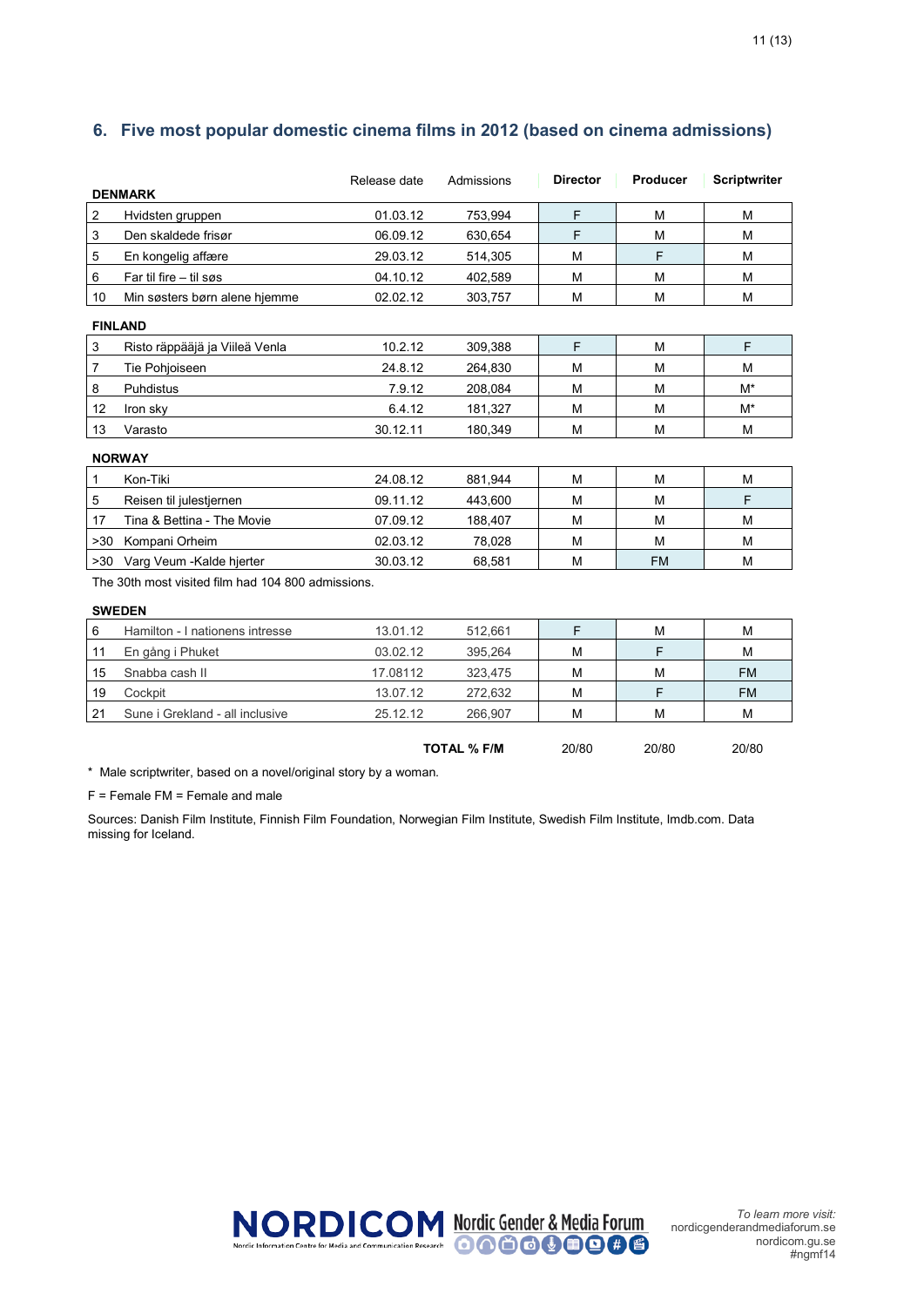### **7. Female and male share of lead roles and key positions in premiere fiction films in the Nordic countries in 2012**

|                  | Country |         |         |        |        |                            |
|------------------|---------|---------|---------|--------|--------|----------------------------|
|                  | Denmark | Finland | Iceland | Norway | Sweden | Total, Nordic<br>countries |
| Lead roles (%)   |         |         |         |        |        |                            |
| Female           | 43      | 35      | 13      | 26     | 40     | 36                         |
| Male             | 58      | 65      | 88      | 74     | 60     | 64                         |
| Total            | 100     | 100     | 100     | 100    | 100    | 100                        |
| Director (%)     |         |         |         |        |        |                            |
| Female           | 25      | 15      | 25      | 18     | 6      | 15                         |
| Male             | 75      | 85      | 75      | 82     | 94     | 85                         |
| Total            | 100     | 100     | 100     | 100    | 100    | 100                        |
| Producer (%)     |         |         |         |        |        |                            |
| Female           | 38      | 13      | 19      | 21     | 48     | 31                         |
| Male             | 62      | 87      | 81      | 79     | 52     | 69                         |
| Total            | 100     | 100     | 100     | 100    | 100    | 100                        |
| Scriptwriter (%) |         |         |         |        |        |                            |
| Female           | 18      | 21      | 13      | 26     | 18     | 20                         |
| Male             | 82      | 79      | 88      | 74     | 82     | 80                         |
| Total            | 100     | 100     | 100     | 100    | 100    | 100                        |
| Number of films  | 20      | 26      | 4       | 17     | 31     | 98                         |

Source: Martinsson, Terese, 2014 (forthcoming).

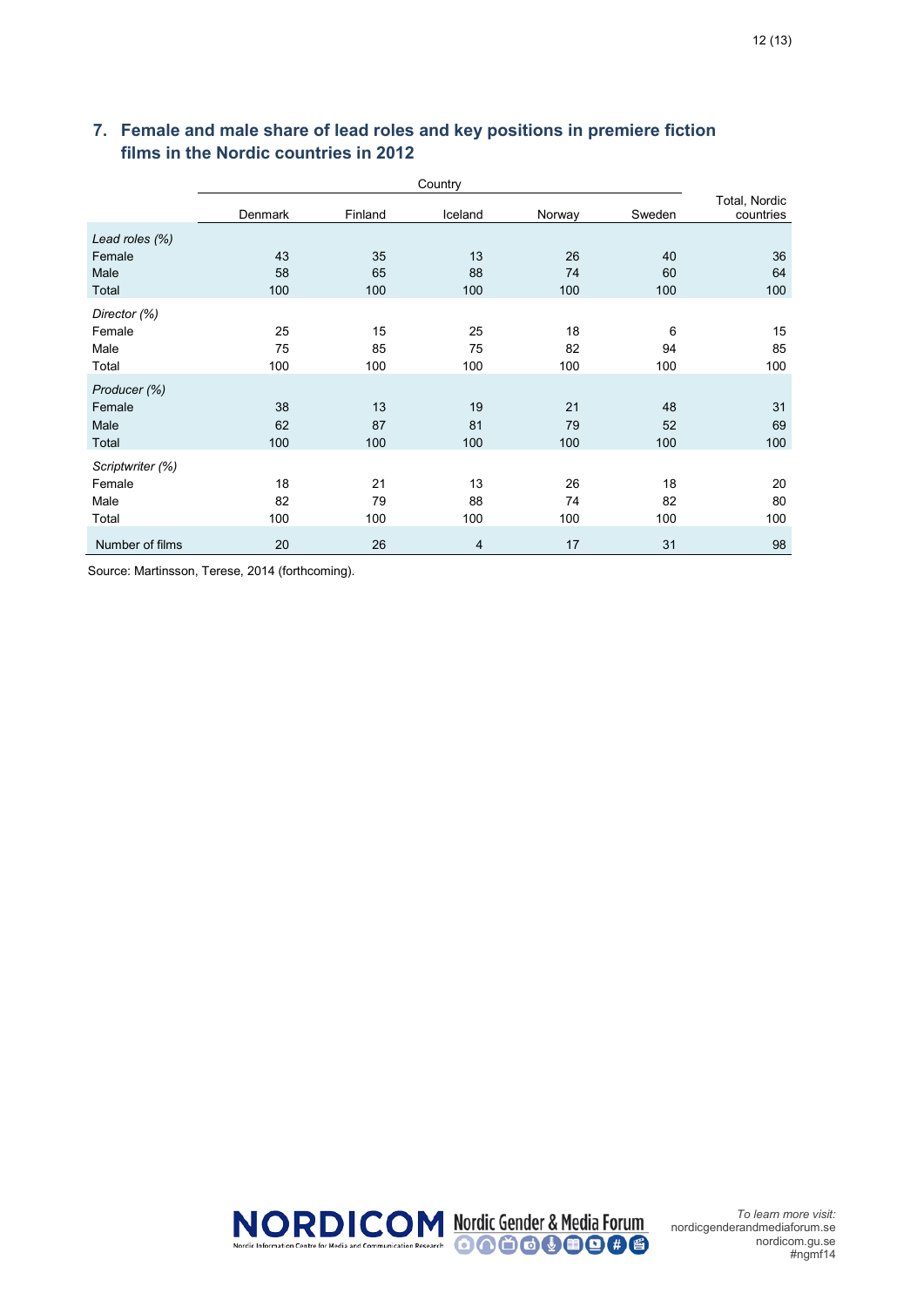

# **Premiere fiction films with male lead role in relation to male key position**

Based on number of films: The Nordic countries 98, Denmark 20, Finland 26, Iceland 4, Norway 17, Sweden 31. Source: Martinsson, Terese, 2014 (forthcoming).



**Premiere fiction films with female lead role in relation to female key positions** 

Based on number of films: The Nordic countries 98, Denmark 20, Finland 26, Iceland 4, Norway 17, Sweden 31. Source: Martinsson, Terese, 2014 (forthcoming).